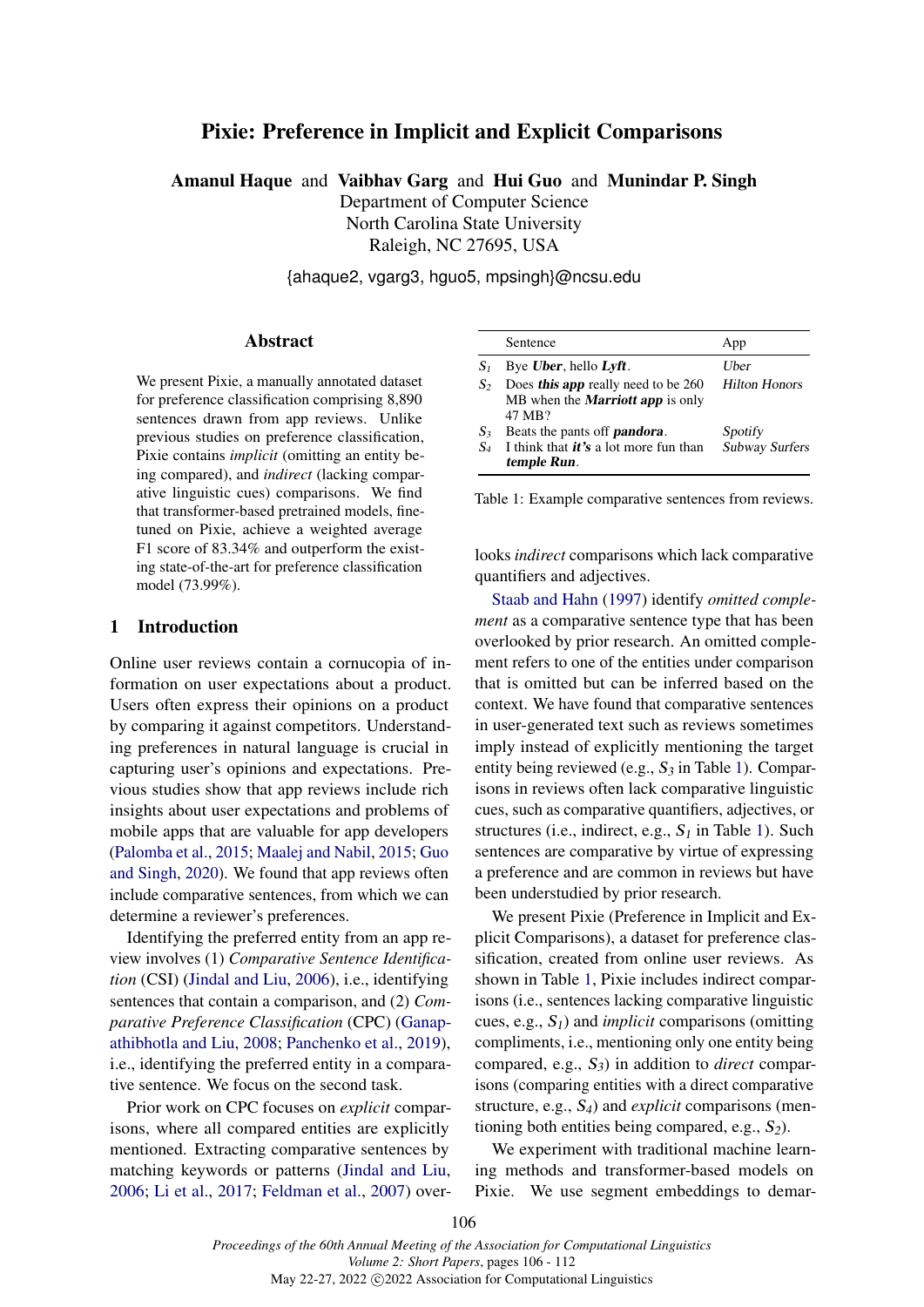cate the compared entities before fine-tuning the transformer-based models. We also compare our results with ED-GAT [\(Ma et al.,](#page-5-8) [2020\)](#page-5-8), a stateof-the-art model for preference classification. We find that transformer-based pretrained language models, fine-tuned on Pixie, achieve a higher F1 score (83.34%) than the state-of-the-art (F1-score 73.99%) or traditional machine learning models (F1-score 71.86%) trained on Pixie. Further error analysis of misclassifications reveals substantial differences between ED-GAT and transformerbased pretrained language models' performance.

Current research on preference classification is lacking and far from practical use. Real world comparisons can present characteristics that complicate the task, such as indirect comparisons, implicit comparisons, and ambiguous statements. The low F1-score of the existing state-of-the-art and noticeable differences in misclassifications across different models call for a more thorough research effort on preference classification in text.

# 2 Related work

Comparative sentence structures have been a subject of syntactic and semantic theories [\(Bresnan,](#page-5-9) [1973;](#page-5-9) [Stechow,](#page-6-1) [1984;](#page-6-1) [van Rooij,](#page-6-2) [2011\)](#page-6-2). Early studies in computational linguistics include syntactic and semantic handling of comparative constructions [\(Rayner and Banks,](#page-6-3) [1988,](#page-6-3) [1990\)](#page-6-4), comparative structures in question answering [\(Ballard,](#page-5-10) [1988\)](#page-5-10), using quantifiers to identify comparisons [\(Fried](#page-5-11)[man,](#page-5-11) [1989\)](#page-5-11), and semantic interpretation of comparatives [\(Staab and Hahn,](#page-6-0) [1997\)](#page-6-0).

[Jindal and Liu](#page-5-3) [\(2006\)](#page-5-3) present a binary classification dataset containing comparative and noncomparative sentences. They present a classifier based on Class Sequential Rules (CSR) and leverage comparative keywords to identify comparative sentences. [Ganapathibhotla and Liu](#page-5-4) [\(2008\)](#page-5-4) extend this work by annotating comparative sentences with the preferred entity.

[Kessler and Kuhn](#page-5-12) [\(2014\)](#page-5-12) annotate comparative sentences by identifying comparison predicates, entities being compared, aspect of comparison, and comparison type (gradable or non-gradable). However, they focus on reviews of only one product type (digital cameras) to create their dataset. Hence, their dataset lacks diversity in topics.

[Panchenko et al.](#page-5-5) [\(2019\)](#page-5-5) create CompSent-19, a cross-domain dataset for comparative argument mining. They propose a gradient boosting model based on pretrained sentence embeddings to identify the preferred entity. [Ma et al.](#page-5-8) [\(2020\)](#page-5-8) propose a model called Entity-aware Dependency-based Deep Graph Attention Network (ED-GAT) that consists of a multihop graph attention network with dependency relations to identify the preferred entity. The ED-GAT model achieves a micro F1-score of 87.43% on the CompSent-19 dataset.

Previous work on preference classification has overlooked implicit and indirect comparisons common in user-generated text such as app reviews. Further, existing datasets are either too small with a few comparative sentences or have a skewed distribution. For example, [Ganapathibhotla and Liu'](#page-5-4)s dataset contains only 837 comparative sentences, 84% of which have the first mentioned entity in the text as preferred. Only 15% of [Kessler and Kuhn'](#page-5-12)s dataset constitutes comparative sentences. Only 27% of the sentences in CompSent-19 [\(Panchenko](#page-5-5) [et al.,](#page-5-5) [2019\)](#page-5-5) contain a preference, 70% of which prefer the first mentioned entity in the sentence.

Further, existing datasets consider the order of the appearance of compared entities in a sentence to annotate the preferred entity. For instance, annotations for CompSent-19 [\(Panchenko et al.,](#page-5-5) [2019\)](#page-5-5) and [Ganapathibhotla and Liu'](#page-5-4)s dataset are both determined based on the order of appearance of the entity in a sentence (i.e., is the first appearing entity in the sentence preferred or the second).

# 3 Method

We introduce the essential concepts below.

Comparative sentence : A sentence that contains information on similarity, dissimilarity, or preference between two entities.

Pixie includes (1) comparative sentences that lack comparative quantifiers, adjectives, or keywords, i.e., *indirect comparisons*, (2) *implicit comparisons* where only one of the compared entities is mentioned, and (3) *explicit comparisons* which mention both (including pronominal references).

**Preferred entity** : an entity that is chosen over another based on a stated or implied preference.

A preferred entity can be the CURRENT app (e.g.,  $S_{1p}$  in Table [2\)](#page-2-0), OTHER app (e.g.,  $S_{2p}$  in Table 2), or NONE (i.e., ambiguous or no preference, e.g.,  $S_{4p}$  in Table [2](#page-2-0) or where non-gradable comparatives (such as like, as  $\dots$ , and similar to) link the entities, e.g.,  $S_{3p}$  in Table [2\)](#page-2-0).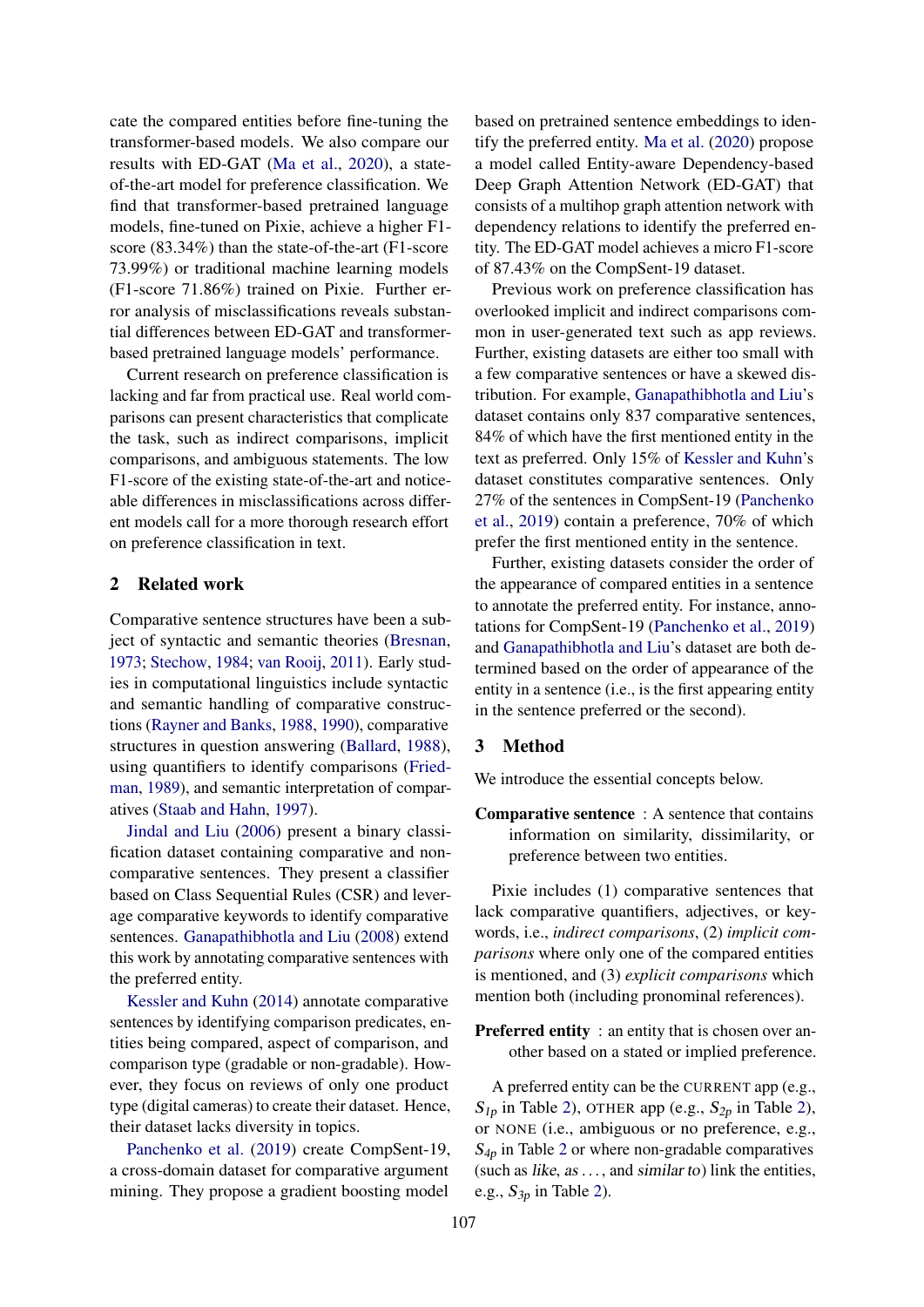<span id="page-2-0"></span>

| Sentence                                                                                                                                                                                                                                            | Review                                              |
|-----------------------------------------------------------------------------------------------------------------------------------------------------------------------------------------------------------------------------------------------------|-----------------------------------------------------|
| $S_{1p}$ This app is better than Discover's app.<br>$S_{2p}$ I prefer the <b>BBC</b> app.<br>$S_{3p}$ Just as good as <b>Uber</b> app.<br>$S_{4p}$ Makes me want to switch back to <b>Pan-</b><br><b><i>dora</i></b> , but <i>it's</i> just as bad. | Chase Mobile<br><b>USA</b> Today<br>Lyft<br>Spotify |

Table 2: Example sentences showing preference.

#### 3.1 Dataset

We selected 179 popular apps on Apple App Store and collected their reviews. After some preliminary investigation, we excluded widely mentioned brand names such as Google, Microsoft, and Facebook, because they often appear in broader contexts than as a product. We removed app names synonymous with or formed of common words, such as Box (cloud storage) and Line (communication app) for higher precision in extracting comparative sentences. We were left with 141 apps, which we manually grouped into 23 genres, including banking, airline, and communication. Apps in the same genre are direct competitors. For example, airline apps include Delta, American, and United.

We extracted sentences that mention a competitor from each review and labeled each extracted sentence for comparison and preferred entity. When identifying mentions, we included common aliases or abbreviations on our name list, e.g., *Insta* for Instagram, *BA* for Bank of America, and *AA* for American Airlines to improve recall. Focusing on mentions of competitors ensures that Pixie includes indirect comparisons because such sentences are more likely to contain comparisons.

The dataset was annotated in three phases. In Phase 1, the authors annotated a sample dataset of 300 sentences based on an initial set of definitions and resolved any disagreements via discussions. We repeated this process for three iterations and produced annotation instructions for Phase 2. In Phase 2, each author annotated an equal number of sentences, and the disagreements were resolved by the first author, producing 4,793 annotated sentences. The interrater agreement (Krippendorff alpha) was 0.74 and 0.82 between the two annotators for comparison and preferred entity, respectively. Phase 3 involved crowdsourcing with 42 annotators, students in Natural Language Processing (NLP) course, each annotating around 400 sentences. 5,559 data points were labeled in Phase 3 with an interrater agreement (Krippendorff alpha) between the three annotators of 0.51 and 0.74 for

comparison and preferred entity, respectively. We obtained the Institutional Review Board (IRB) approval for this task.

Once we removed duplicate and noncomparative sentences, we were left with 8,890 comparative sentences annotated for comparison type (IMPLICIT or EXPLICIT) and preferred entity (CURRENT, OTHER, or NONE). Table [3](#page-2-1) shows the distribution of labels for each class in Pixie.

<span id="page-2-1"></span>

|                         | Comparison Type |          |       |
|-------------------------|-----------------|----------|-------|
| <b>Preferred Entity</b> | Implicit        | Explicit | Total |
| <b>CURRENT</b>          | 1,910           | 2,097    | 4,007 |
| <b>OTHER</b>            | 2,199           | 1,069    | 3,268 |
| <b>NONE</b>             | 758             | 857      | 1,615 |
| Total                   | 4,867           | 4.023    | 8.890 |

Table 3: Pixie Dataset Distribution.

To ensure that the dataset can be used to train a general-purpose preference classification model, we *mask* app mentions in each sentence. With no masking, the model may learn to differentiate between classes based on what users prefer more (app A or app B) in our dataset. Masking app mentions ensures that the model learns comparative and preference revealing linguistic structures and semantics instead of simply learning to differentiate between preferred entities in an exhaustive list of compared entities. We defined two tags for masking, current\_app for the apps being reviewed and other\_app for the competitor apps. App mentions are identified using the competitor app list for apps referred to by name, and pronoun references are substituted manually. Treating pronoun references as an explicit reference to app mentions ensures consistent based on our definitions, i.e., all explicit comparisons have two mentioned entities being compared, while all implicit comparisons have one. A portion of the dataset,  $\approx 2,100$  ( $\sim 23.62\%$ ) sentences, had pronoun references that were resolved. Table [4](#page-4-0) shows sentences masked for app mentions.

For a quick sanity check, whether Pixie contains indirect comparative sentences, we examine how many of the sentences in Pixie contain a comparative word. For this, we combine the list of opinion words from [\(Hu and Liu,](#page-5-13) [2004\)](#page-5-13) and the list of comparative cue words from [\(Panchenko et al.,](#page-5-5) [2019\)](#page-5-5). Only 3,781 sentences (42.5% of Pixie) contain a comparative or opinion word showing that most of the sentences in Pixie lack comparative cues (i.e.,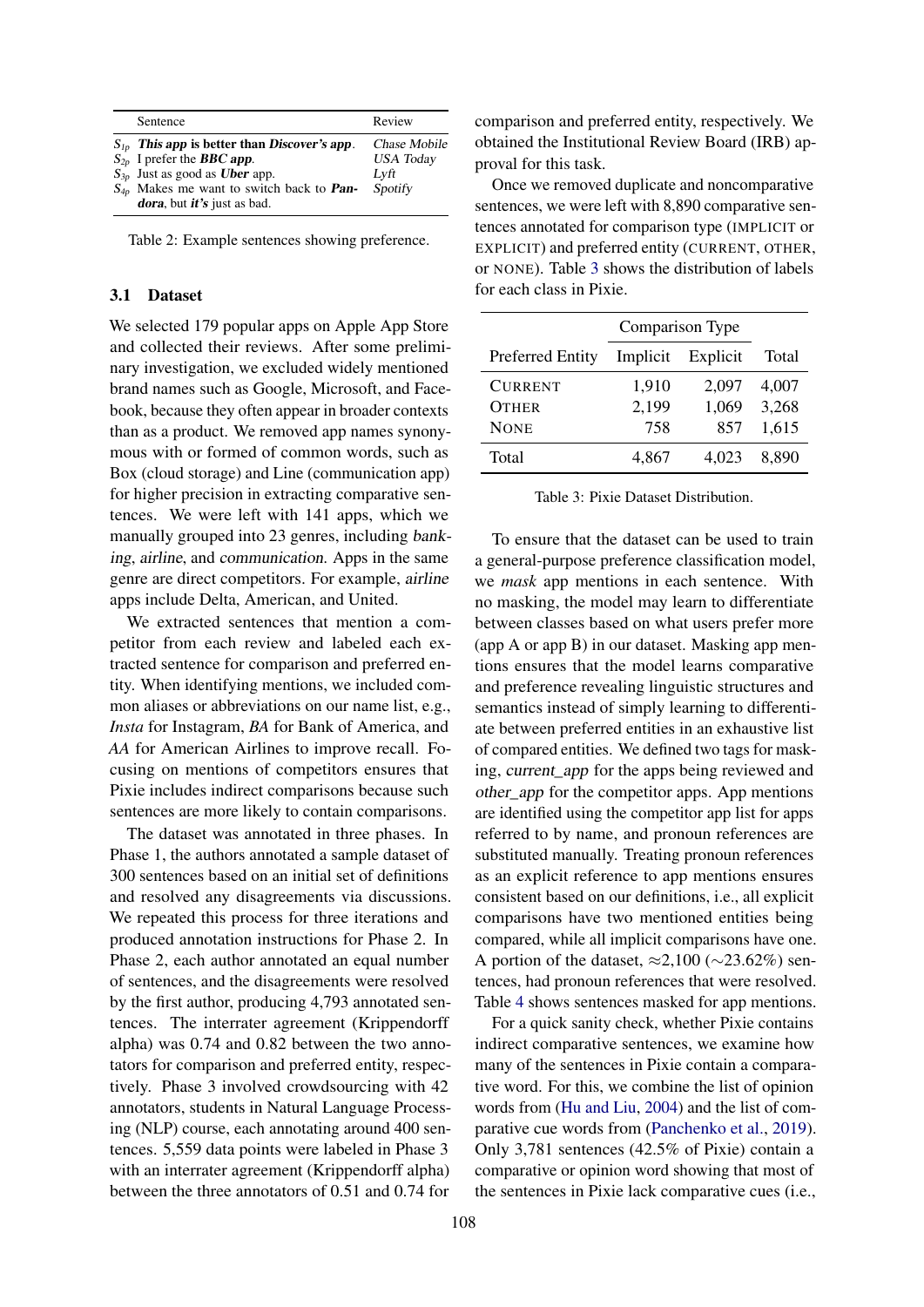are indirect comparisons).

Unlike prior datasets on preference classification [\(Ganapathibhotla and Liu,](#page-5-4) [2008;](#page-5-4) [Panchenko et al.,](#page-5-5) [2019\)](#page-5-5), Pixie does not consider the order of appearance of compared entities for annotations. Pixie also offers a more balanced dataset than the existing ones for the task. For explicit comparisons (when both entities are present), 1909 sentences (47.45%) prefer entity that appears first, 1257 (31.25%) sentences prefer entity that appears later, and 857 sentences (21.30%) reveal no or mixed preference. Implicit comparisons mention only one entity so the order of appearance is irrelevant.

Pixie is publicly available $<sup>1</sup>$  $<sup>1</sup>$  $<sup>1</sup>$  and contains original</sup> and masked sentences.

#### 3.2 Experiments

Among traditional machine learning approaches, we experiment with AdaBoost [\(Hastie et al.,](#page-5-14) [2009\)](#page-5-14), Random Forest [\(Breiman,](#page-5-15) [2001\)](#page-5-15) and Support Vector Machine (SVM) [\(Chang and Lin,](#page-5-16) [2011\)](#page-5-16). We use SBERT (SentenceBERT) [\(Reimers and Gurevych,](#page-6-5) [2019\)](#page-6-5) to obtain sentence embeddings for each masked sentence.

For transformer-based language models, we finetune variations of BERT (Bidirectional Encoder Representations from Transformers) [\(Devlin et al.,](#page-5-17) [2019\)](#page-5-17) and XLNet [\(Yang et al.,](#page-6-6) [2019\)](#page-6-6). We experiment with BERT [\(Devlin et al.,](#page-5-17) [2019\)](#page-5-17), ALBERT (A Lite BERT) [\(Lan et al.,](#page-5-18) [2019\)](#page-5-18), and DeBERTa (Decoding-enhanced BERT with disentangled attention) [\(He et al.,](#page-5-19) [2020\)](#page-5-19). We fine-tune each model for 20 epochs using AdamW Optimizer with a learning rate of 5e-5 and a weight decay of 0.01. We use the train-test-validation split of 60-20-20.

We use segment embeddings to improve the performance of the transformer-based models. We assign different segment token ids to the competitor app (other\_app) and the rest of the sentence to separate the entities being compared. We fine-tune pretrained models with segment embeddings along with token embeddings and attention masks.

To compare our results with ED-GAT, we convert the sentences in Pixie to follow the CompSent-19 format. Specifically, we add a token ([THIS]) for the current app in the front of each implicit sentence and map the labels CURRENT and OTHER to BETTER and WORSE, as applicable. NONE labels stay the same. We implemented ED-GAT with BERT embeddings and used eight GAT layers. We

<span id="page-3-0"></span>1https://qithub.com/ahaque2/Pixie.qit

use the Hugging Face [\(Wolf et al.,](#page-6-7) [2020\)](#page-6-7) library for all transformer-based experiments.

To test the quality of Pixie, we run some crossdataset experiments as well. We train a DeBERTa model on Pixie and test on CompSent-19 and viceversa. Since the CompSent-19 dataset is highly skewed, we balanced both datasets to have the same train and test data split across all three classes via random oversampling with replacement. We keep all other model parameters and configurations the same and leverage the same number of samples for training and testing.

#### 4 Results

Table [5](#page-4-1) contains results for models trained and tested on Pixie. SVM achieves the highest weighted F1-score of 71.86% (among the traditional approaches), and DeBERTa (F1-score 83.34%), among transformer-based models.

Segment embeddings enhanced BERT and XL-Net model's performance in terms of weighted average F1-scores, but a slight decline for DeBERTa's and ALBERT's performance.

The NONE and CURRENT classes consistently achieve the lowest and the highest F1-scores, respectively, for all models. The NONE class was also the most ambiguous class to annotate manually. Recall for the NONE class is lower than precision for all models except ED-GAT. All transformer-based models achieve a higher recall than precision for the CURRENT class except for ALBERT (without segment embeddings) and ED-GAT.

ED-GAT [\(Ma et al.,](#page-5-8) [2020\)](#page-5-8) trained on Pixie achieves a weighted average F1-score of 73.99%, with the highest F1-score (80.57%) for the CUR-RENT class and lowest (51.54%) for NONE.

Upon further analysis, we found that most of the incorrect classifications in transformer-based models are for the NONE class (71.64%), whereas, for ED-GAT, only 8.77% of the misclassified sentences belong to the NONE class. ED-GAT yielded most misclassifications for the CURRENT class (55.27% of misclassified instances) while only 14.93% of misclassifications for the transformer-based models belong to the CURRENT class.

Table [6](#page-4-2) shows the results for the cross-dataset experiments. The weighted average F1-score improves by 4.08% with plain vanilla fine-tuning and 6.30% with segment embeddings when trained on Pixie and tested on CompSent-19. While the accuracy improves by 5.11% for plain vanilla fine-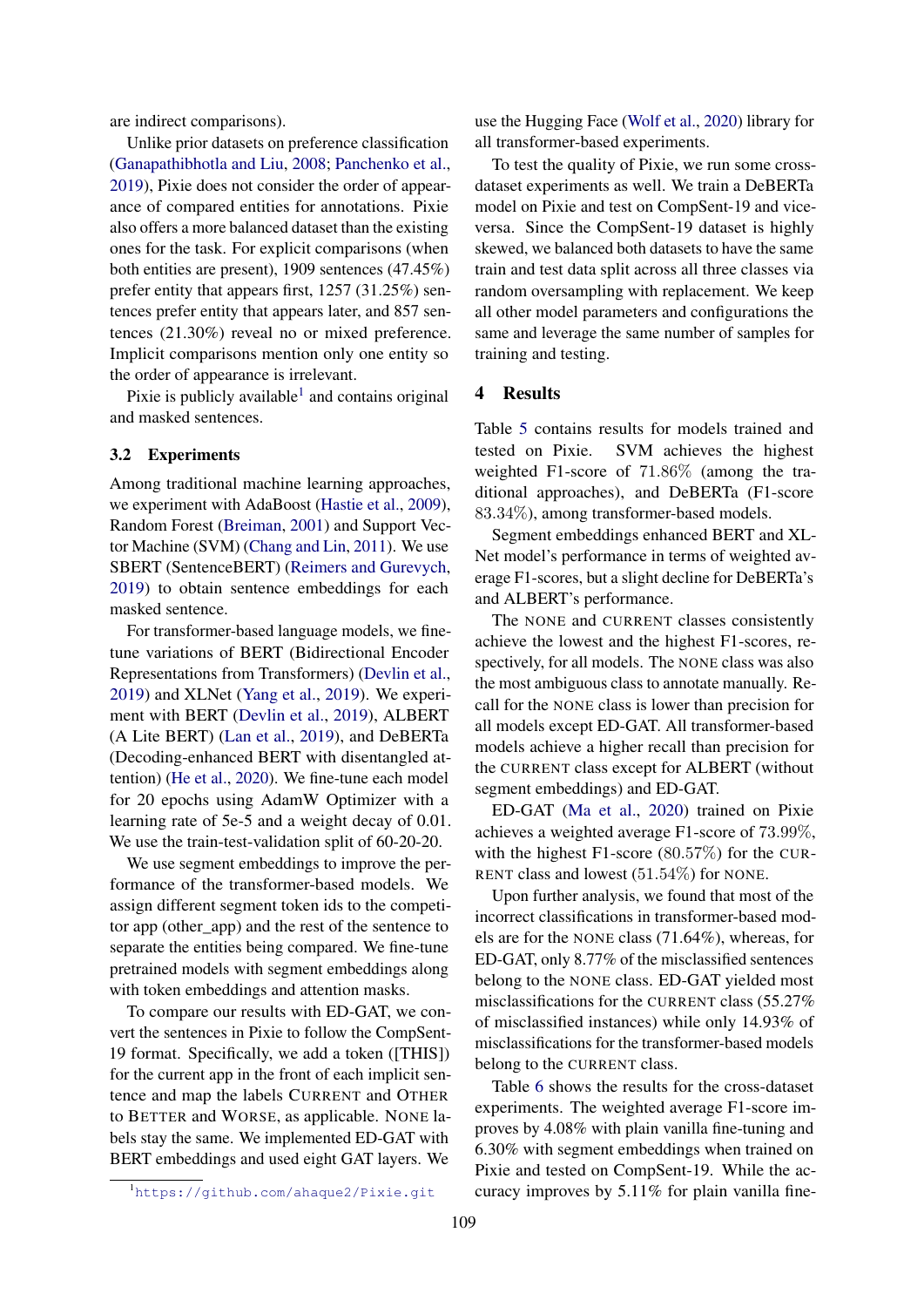#### <span id="page-4-0"></span>Original sentence Masked sentence

1 *CNN* should leave journalism to the pros at *Fox* news. *<current app>* should leave journalism to the pros at *<other app>* news.

2 way better than *Pandora* by a long shot!!!! way better than *<other\_app>* by a long shot!!!!

3 *This* is a great game just like *Temple run* <*current\_app>* is a great game just like *<other\_app>* 

|  |  |  |  | Table 4: Original and masked comparative sentences. |  |
|--|--|--|--|-----------------------------------------------------|--|
|--|--|--|--|-----------------------------------------------------|--|

<span id="page-4-1"></span>

| Approach                                                                 | Model                                                          | <b>CURRENT</b>                   |                                  | <b>NONE</b>                      |                                  | <b>OTHER</b>                     |                                  |                                  | <b>WEIGHTED AVERAGE</b>          |                                  |                                  |                                  |                                  |
|--------------------------------------------------------------------------|----------------------------------------------------------------|----------------------------------|----------------------------------|----------------------------------|----------------------------------|----------------------------------|----------------------------------|----------------------------------|----------------------------------|----------------------------------|----------------------------------|----------------------------------|----------------------------------|
|                                                                          |                                                                | Prec                             | Rec                              | F1                               | Prec                             | Rec                              | F1                               | Prec                             | Rec                              | F1                               | Prec                             | Rec                              | F1                               |
| <b>Prior Work</b>                                                        | <b>ED-GAT</b>                                                  | 83.24                            | 78.05                            | 80.57                            | 48.89                            | 54.49                            | 51.54                            | 76.28                            | 77.79                            | 77.03                            | 74.44                            | 73.68                            | 73.99                            |
| <b>Traditional</b><br>ML                                                 | AdaBoost<br>Random Forest<br><b>SVM</b>                        | 71.57<br>71.27<br>76.99          | 73.44<br>80.42<br>82.17          | 72.49<br>75.57<br>79.49          | 45.06<br>71.31<br>62.63          | 35.29<br>26.93<br>36.84          | 39.58<br>39.10<br>46.39          | 63.53<br>64.98<br>71.04          | 68.30<br>74.73<br>79.63          | 71.57<br>69.52<br>75.09          | 63.80<br>68.97<br>72.19          | 64.62<br>68.62<br>73.00          | 64.07<br>66.72<br>71.86          |
| <b>Transformer-</b><br><b>Based</b>                                      | <b>BERT</b><br><b>DeBERTa</b><br><b>ALBERT</b><br><b>XLNet</b> | 82.83<br>88.34<br>87.83<br>83.45 | 89.03<br>90.65<br>87.28<br>90.52 | 85.82<br>89.48<br>87.55<br>86.84 | 62.68<br>64.56<br>61.37<br>67.06 | 55.11<br>56.97<br>60.99<br>52.32 | 58.65<br>60.53<br>61.18<br>58.78 | 83.07<br>85.97<br>84.70<br>83.99 | 80.40<br>88.21<br>85.60<br>84.38 | 81.71<br>87.07<br>85.15<br>84.19 | 79.26<br>83.15<br>81.87<br>80.67 | 79.70<br>83.63<br>81.89<br>81.33 | 79.37<br>83.34<br>81.88<br>80.77 |
| <b>Transformer-</b><br><b>Based</b><br>with Segment<br><b>Embeddings</b> | <b>BERT</b><br><b>DeBERT</b><br><b>ALBERT</b><br><b>XLNet</b>  | 83.43<br>88.31<br>86.26<br>85.68 | 88.53<br>91.40<br>87.66<br>90.27 | 85.90<br>89.83<br>86.95<br>87.92 | 66.67<br>64.34<br>65.92<br>61.86 | 52.63<br>56.97<br>54.49<br>55.73 | 58.82<br>60.43<br>59.66<br>58.63 | 81.25<br>85.35<br>81.90<br>85.51 | 83.61<br>86.52<br>87.29<br>84.07 | 82.42<br>85.93<br>84.51<br>84.79 | 79.58<br>82.87<br>80.96<br>81.29 | 80.20<br>83.35<br>81.50<br>81.72 | 79.70<br>83.06<br>81.10<br>81.45 |

<span id="page-4-2"></span>Table 5: Results (in %) for preference classification on Pixie. Bold indicates highest F1-scores for each category.

| Approach                | Fine-tuning | <b>Testing</b> | Prec  | Recall | F1    | Accuracy |
|-------------------------|-------------|----------------|-------|--------|-------|----------|
| Plain vanilla           | CompSent-19 | Pixie          | 65.46 | 59.89  | 59.23 | 59.89    |
| Plain vanilla           | Pixie       | CompSent-19    | 65.19 | 65.00  | 63.31 | 65.00    |
| With segment embeddings | CompSent-19 | Pixie          | 67.84 | 59.44  | 57.70 | 59.44    |
| With segment embeddings | Pixie       | CompSent-19    | 66.07 | 65.72  | 64.00 | 65.72    |

Table 6: Results for cross-dataset experiments. The values are in %.

tuning and 6.28% with segment embeddings. The improvement primarily is in the recall, demonstrating that Pixie includes more diverse comparative sentences than CompSent-19.

# 5 Conclusion

Masking compared entities ensure that Pixie can be used to train a general-purpose preference classification model. Additional analysis is needed to claim the domain generality of our dataset—that is, whether a model trained on Pixie can identify the preferred entity in texts from other domains such as scientific papers and news. Comparative sentences in Pixie are limited to user-generated text and may not generalize well over more formal texts.

Both BERT and XLNet show improvements with segment embeddings, suggesting that the demarcation of the other app helps the model identify the preferred entity. The traditional machine learning models perform worst and the transformer-based pretrained models fine-tuned on Pixie achieve a

substantially better performance than the state-ofthe-art approaches for preference classification.

Identifying preferences in user reviews can aid developers in understanding user expectations about mobile apps. Users often express their likes and dislikes about an app or feature by comparing it with alternative apps and features. Understanding user preferences can be particularly valuable in enhancing the functionality as well as security and privacy features of apps. A user's preferences regarding apps would depend not only on how well the app is constructed relative to its competitors but also on how easily the app is used by end-users. For example, security concerns may be signaled by descriptions of steps to access sensitive financial or medical data [\(Guo and Singh,](#page-5-2) [2020\)](#page-5-2) expressed in association with comparisons. A follow-on direction is to extract and prioritize user expectations by identifying the specific features of an app of greatest influence on the indirect or direct comparisons in a review.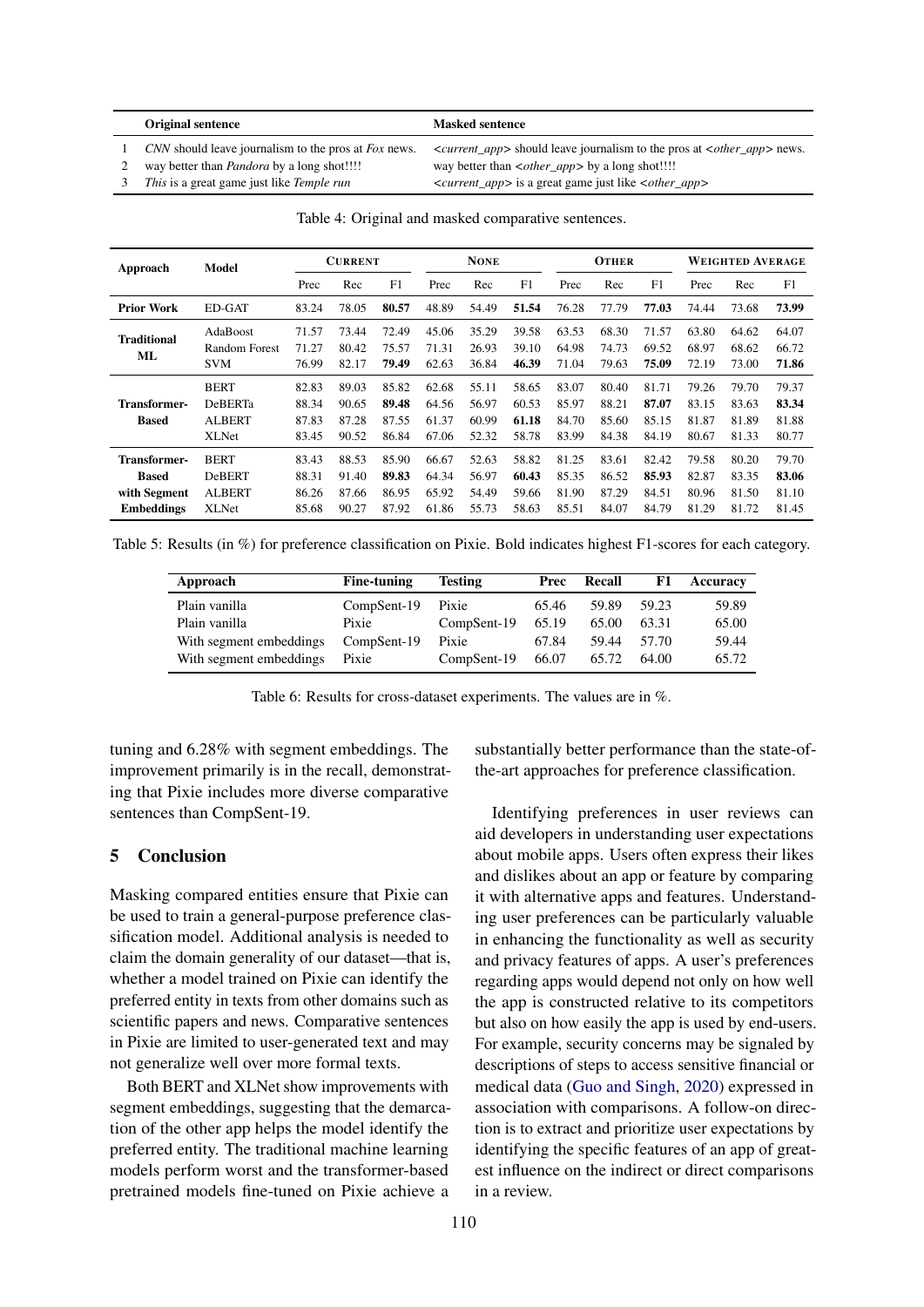## Acknowledgments

This research is supported by the US Department of Defense under the Science of Security Lablet (SoSL) grant to NC State University. We thank the ACL reviewers for their helpful comments.

#### References

- <span id="page-5-10"></span>Bruce W. Ballard. 1988. [A general computational treat](https://doi.org/10.3115/982023.982029)[ment of comparatives for natural language question](https://doi.org/10.3115/982023.982029) [answering.](https://doi.org/10.3115/982023.982029) In *Proceedings of the 26th Annual Meeting on Association for Computational Linguistics*, ACL, page 41–48, USA. Association for Computational Linguistics.
- <span id="page-5-15"></span>Leo Breiman. 2001. [Random forests.](https://doi.org/10.1023/A:1010933404324) *Machine Learning*, 45(1):5–32.
- <span id="page-5-9"></span>Joan W. Bresnan. 1973. [Syntax of the comparative](https://web.stanford.edu/~bresnan/bresnan.LI.1973.pdf) [clause construction in English.](https://web.stanford.edu/~bresnan/bresnan.LI.1973.pdf) *Linguistic Inquiry*, 4(3):275–343.
- <span id="page-5-16"></span>Chih-Chung Chang and Chih-Jen Lin. 2011. [LIBSVM:](https://doi.org/10.1145/1961189.1961199) [A library for support vector machines.](https://doi.org/10.1145/1961189.1961199) *ACM Transactions on Intelligent Systems and Technology*, 2(3).
- <span id="page-5-17"></span>Jacob Devlin, Ming-Wei Chang, Kenton Lee, and Kristina Toutanova. 2019. [BERT: Pre-training of](https://doi.org/10.18653/v1/N19-1423) [deep bidirectional transformers for language under](https://doi.org/10.18653/v1/N19-1423)[standing.](https://doi.org/10.18653/v1/N19-1423) In *Proceedings of the 17th Conference of the North American Chapter of the Association for Computational Linguistics: Human Language Technologies, Volume 1 (Long and Short Papers)*, pages 4171–4186, Minneapolis, Minnesota. Association for Computational Linguistics.
- <span id="page-5-7"></span>Ronen Feldman, Moshe Fresko, Jacob Goldenberg, Oded Netzer, and Lyle Ungar. 2007. [Extracting](https://doi.org/10.1109/ICDM.2007.27) [product comparisons from discussion boards.](https://doi.org/10.1109/ICDM.2007.27) *Proceedings - IEEE International Conference on Data Mining, ICDM*, 8001:469–474.
- <span id="page-5-11"></span>Carol Friedman. 1989. [A general computational treat](https://doi.org/10.3115/981623.981643)[ment of the comparative.](https://doi.org/10.3115/981623.981643) In *27th Annual Meeting of the Association for Computational Linguistics*, pages 161–168, Vancouver, British Columbia, Canada. Association for Computational Linguistics.
- <span id="page-5-4"></span>Murthy Ganapathibhotla and Bing Liu. 2008. [Mining](https://dl.acm.org/doi/10.5555/1599081.1599112) [opinions in comparative sentences.](https://dl.acm.org/doi/10.5555/1599081.1599112) In *Proceedings of the 22nd International Conference on Computational Linguistics - Volume 1*, COLING, page 241–248, USA. Association for Computational Linguistics.
- <span id="page-5-2"></span>Hui Guo and Munindar P. Singh. 2020. [Caspar: Extract](https://doi.org/10.1145/3377811.3380924)[ing and synthesizing user stories of problems from](https://doi.org/10.1145/3377811.3380924) [app reviews.](https://doi.org/10.1145/3377811.3380924) In *Proceedings of the ACM/IEEE 42nd International Conference on Software Engineering*, ICSE, page 628–640, New York, NY, USA. Association for Computing Machinery.
- <span id="page-5-14"></span>Trevor Hastie, Saharon Rosset, Ji Zhu, and Hui Zou. 2009. [Multi-class AdaBoost.](https://doi.org/10.4310/SII.2009.v2.n3.a8) *Statistics and its Interface*, 2(3):349–360.
- <span id="page-5-19"></span>Pengcheng He, Xiaodong Liu, Jianfeng Gao, and Weizhu Chen. 2020. [DeBERTa: Decoding-enhanced](https://doi.org/10.48550/arXiv.2006.03654) [BERT with disentangled attention.](https://doi.org/10.48550/arXiv.2006.03654) *arXiv preprint*, abs/2006.03654.
- <span id="page-5-13"></span>Minqing Hu and Bing Liu. 2004. [Mining and sum](https://doi.org/10.1145/1014052.1014073)[marizing customer reviews.](https://doi.org/10.1145/1014052.1014073) In *Proceedings of the 10th ACM SIGKDD International Conference on Knowledge Discovery and Data Mining*, KDD, page 168–177, New York, NY, USA. Association for Computing Machinery.
- <span id="page-5-3"></span>Nitin Jindal and Bing Liu. 2006. [Identifying compar](https://doi.org/10.1145/1148170.1148215)[ative sentences in text documents.](https://doi.org/10.1145/1148170.1148215) In *Proceedings of the 29th Annual International ACM SIGIR Conference on Research and Development in Information Retrieval*, SIGIR, page 244–251, New York, NY, USA. Association for Computing Machinery.
- <span id="page-5-12"></span>Wiltrud Kessler and Jonas Kuhn. 2014. [A corpus of](http://www.lrec-conf.org/proceedings/lrec2014/pdf/1001_Paper.pdf) [comparisons in product reviews.](http://www.lrec-conf.org/proceedings/lrec2014/pdf/1001_Paper.pdf) In *Proceedings of the 9th International Conference on Language Resources and Evaluation (LREC)*, pages 2242–2248, Reykjavik, Iceland. European Language Resources Association (ELRA).
- <span id="page-5-18"></span>Zhenzhong Lan, Mingda Chen, Sebastian Goodman, Kevin Gimpel, Piyush Sharma, and Radu Soricut. 2019. [ALBERT: A lite BERT for self-supervised](https://doi.org/10.48550/arXiv.1909.11942) [learning of language representations.](https://doi.org/10.48550/arXiv.1909.11942) *arXiv preprint*, abs/1909.11942.
- <span id="page-5-6"></span>Yuanchun Li, Baoxiong Jia, Yao Guo, and Xiangqun Chen. 2017. [Mining user reviews for mobile app](https://doi.org/10.1145/3130935) [comparisons.](https://doi.org/10.1145/3130935) *Proceedings of the ACM on Interactive, Mobile, Wearable and Ubiquitous Technologies*, 1(3).
- <span id="page-5-8"></span>Nianzu Ma, Sahisnu Mazumder, Hao Wang, and Bing Liu. 2020. [Entity-aware dependency-based deep](https://doi.org/10.18653/v1/2020.acl-main.512) [graph attention network for comparative preference](https://doi.org/10.18653/v1/2020.acl-main.512) [classification.](https://doi.org/10.18653/v1/2020.acl-main.512) In *Proceedings of the 58th Annual Meeting of the Association for Computational Linguistics*, pages 5782–5788, Online. Association for Computational Linguistics.
- <span id="page-5-1"></span>Walid Maalej and Hadeer Nabil. 2015. [Bug report,](https://doi.org/10.1109/RE.2015.7320414) [feature request, or simply praise? On automatically](https://doi.org/10.1109/RE.2015.7320414) [classifying app reviews.](https://doi.org/10.1109/RE.2015.7320414) In *Proceedings of the 23rd IEEE International Requirements Engineering Conference (RE)*, pages 116–125, Ottawa, ON, Canada. IEEE Press.
- <span id="page-5-0"></span>Fabio Palomba, Mario Linares-Vásquez, Gabriele Bavota, Rocco Oliveto, Massimiliano Di Penta, Denys Poshyvanyk, and Andrea De Lucia. 2015. [User reviews matter! Tracking crowdsourced reviews](https://doi.org/10.1109/ICSM.2015.7332475) [to support evolution of successful apps.](https://doi.org/10.1109/ICSM.2015.7332475) In *Proceedings of the 31st IEEE International Conference on Software Maintenance and Evolution (ICSME)*, pages 291–300, Bremen, Germany. IEEE Press.
- <span id="page-5-5"></span>Alexander Panchenko, Alexander Bondarenko, Mirco Franzek, Matthias Hagen, and Chris Biemann. 2019. [Categorizing comparative sentences.](https://doi.org/10.18653/v1/W19-4516) In *Proceedings*